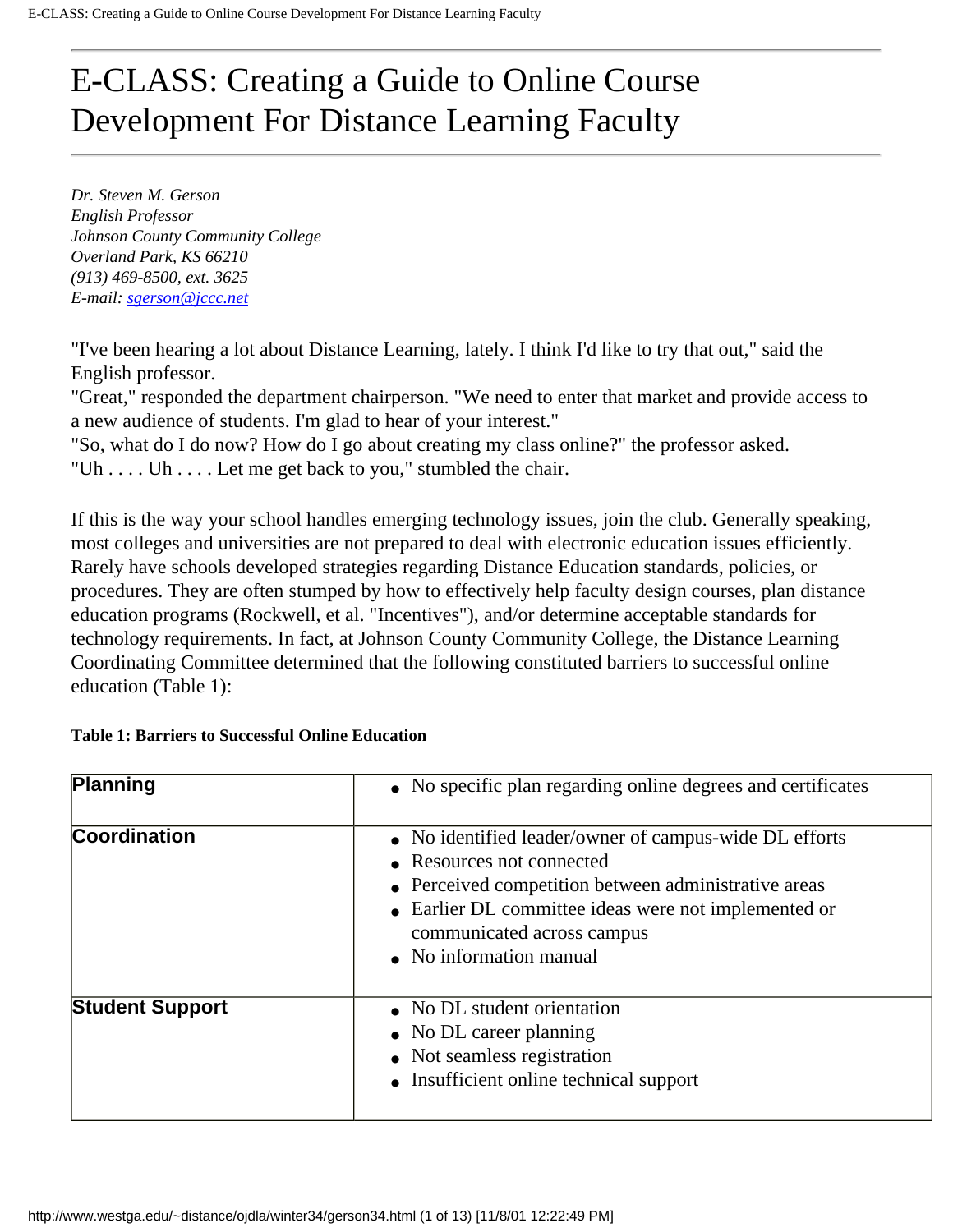| <b>Faculty Concerns</b>     | • Insufficient online technical support<br>Insufficient support for development of DL courses<br>Uncertainty regarding ownership of DL course materials<br>• Uncertainty about released time and/or pay for development of<br>online courses<br>• Uncertainty about workload issues |
|-----------------------------|-------------------------------------------------------------------------------------------------------------------------------------------------------------------------------------------------------------------------------------------------------------------------------------|
| <b>Market Research</b>      | Unsure of who constitutes the DL audience<br>• Uncertain about how to accommodate the unique learning needs<br>of DL students                                                                                                                                                       |
| <b>Marketing Techniques</b> | • Lack of marketing<br>• Inconsistent marketing approaches                                                                                                                                                                                                                          |
| <b>Access</b>               | • No single DL web site portal with all relevant information in one<br>place<br>• Lack of easy access to information                                                                                                                                                                |
| <b>Evaluation</b>           | • Lack of student evaluations geared toward online classes<br>• Lack of quality control for continuous product improvement<br>• Lack of ongoing research on quality, retention, and effectiveness                                                                                   |
| <b>Standards</b>            | • Wide diversity of technological methods of instruction<br>No standards for acceptable download time<br>Inconsistent look of course<br>• Lack of published guidelines for course development<br>• Lack of pedagogical models                                                       |

This article does not purport to solve all of the above challenges. Instead, I plan to focus on solutions to several of the teacher's needs: pedagogical models and published guidelines for course development. As Melanie Clay states, "There is arguably no area more important to distance learning administrators than that of training and support for distance educators" ("Development" Fall 1999 - Volume 2, Number 3). She continues, stating that faculty need "web-based tutorials" and "printed materials" to help them go online (Clay). In "Needs, Concerns and Practices of Online Instructors," the authors confirm this opinion, saying that to aid faculty who might want to take their courses online, colleges need to "Provide more detailed, understandable instructional materials" (Kenzie, et al).

In response to requests from my college's Dean of Faculty, I developed a PowerPoint manual to help faculty design their online courses. Specifically, I suggested that faculty include several key components in their online courses, employ the E-CLASS model for course development, and factor in precise design traits.

## **Key Web Site Components**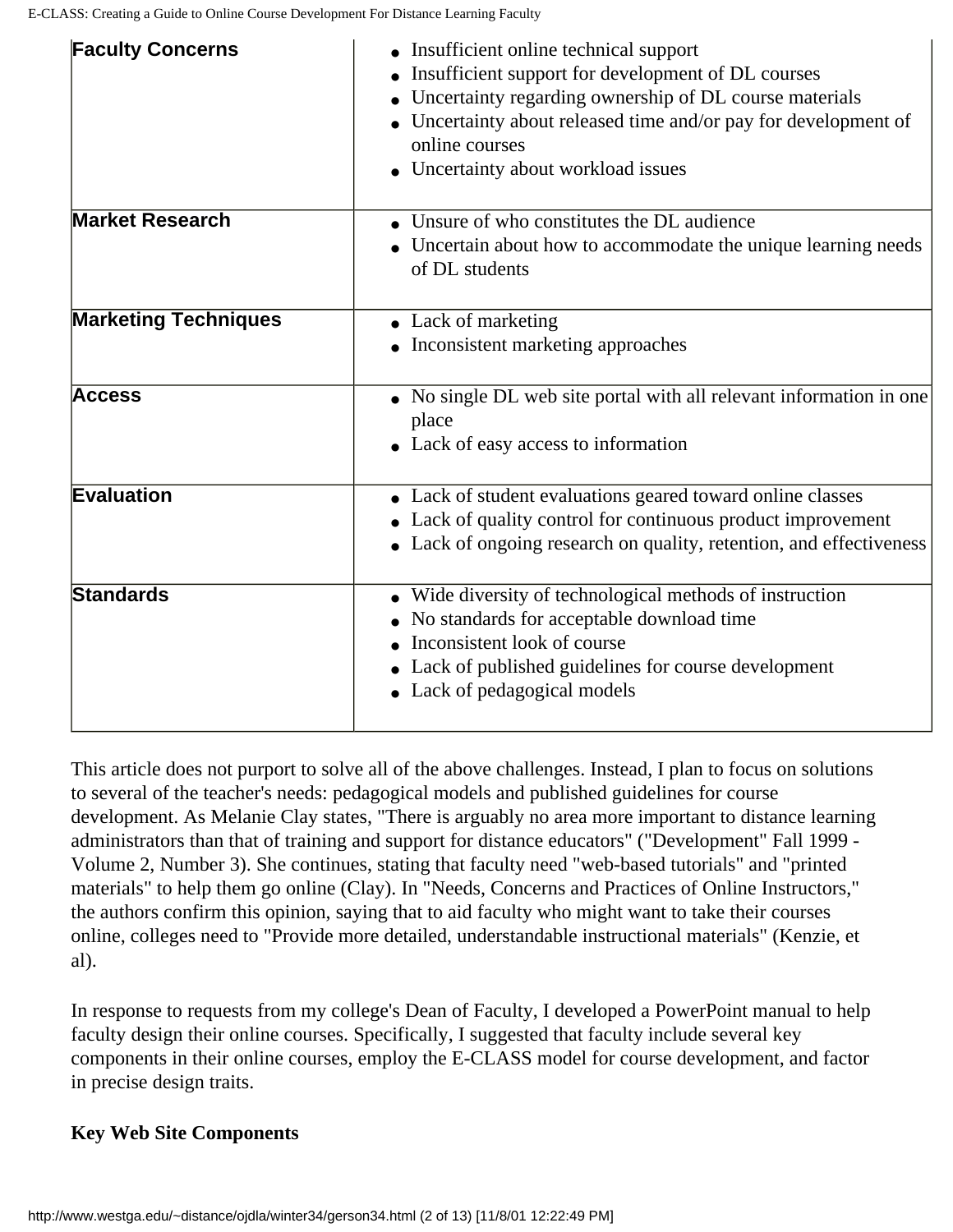No two web sites will be the same, anymore than two professors will teach exactly the same way. However, most web sites should contain similar information to benefit the students. The consistency of web site design is important for two reasons. First, a consistent design for a college or university's web offerings is important to help students navigate numerous courses. For instance, if a student is taking two or more distance learning courses and encounters a different online design in each class, that student will potentially have trouble learning how to find assignments, meet deadlines, and complete the course requirements. Instead, a consistent design for a school's online course offerings would help that student when he or she shifts attention from class to class. Second, all online courses should contain certain key components because these components are necessary to ensure the students' successful course completion.

To accomplish these goals, I advise faculty to consider adding the following to their online class's web sites:

- Welcome page
- Syllabus
- Calendar of due dates
- Resources

None of these are spectacularly unique, but they are all mandatory components which should not be overlooked. The **Welcome Page** provides a "front door" for students. This page is a "virtual" greeting as they enter the online class. After all, in an on-campus class, faculty can see the students as they enter and students can see faculty. The same "personalization" should exist online. However, online, a depersonalized environment can occur unless we do something to avoid this potential pitfall. More importantly, the Welcome Page answers students' questions and provides them the information they need to succeed in a class without walls; without other students to ask questions of; without face-toface instruction; and without literal, faculty-led guidance. In this Welcome Page, faculty should include at least the following:

- Instructor information-a photo, office/hours, email address, and phone number
- Any hardware/software/plug-in requirements
- Required texts
- Hints for success in this class
- ADA compliance information

The above information should be conveyed via a welcoming, friendly tone to reduce the anonymity and inherent coldness of an online course. I suggest that faculty include a graphical link to this Welcome Page (Figure 1).

## **Figure 1. Welcome Page Icon**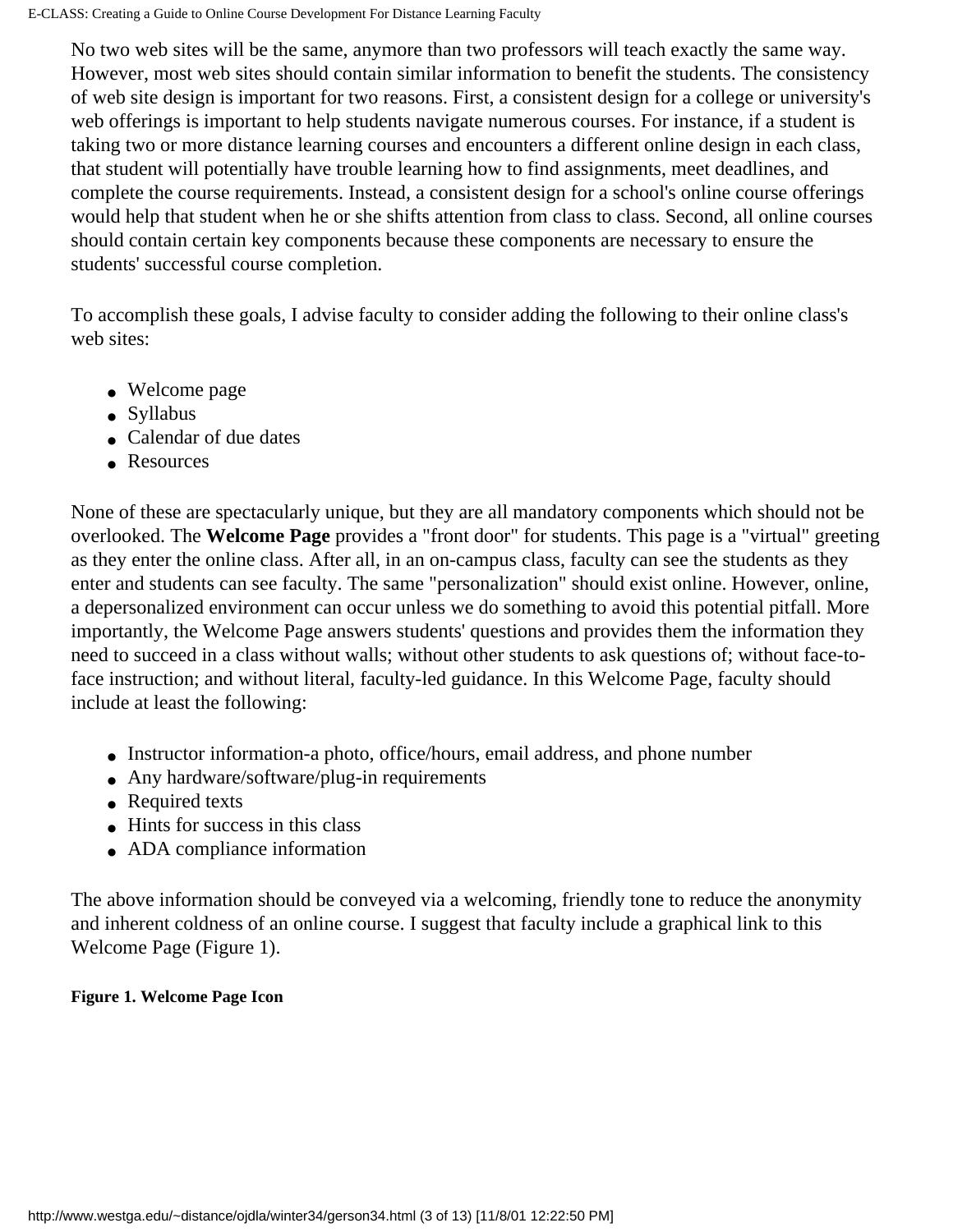

Then, within this link, faculty should write something like,

"Welcome!-Let me help you get started in your Internet Algebra course. This link will tell you what to expect, which books you'll need, and how to get in touch with me. Then when you're ready to start, just click on . . . ."

Not only will this be a pleasant welcome, but it might save you and the students time by answering commonly asked questions. Here are a few examples for you to look at which further clarify my intent:

<http://webct.jccc.net/public/82962> <http://webct.jccc.net/public/82543>

The **Syllabus**, just like those which we hand out on our first day of class, should include the course description, course objectives, caveats, requirements for completion (number of assignments, grading rationale, points assessment, etc.), and evaluation methodologies. This might go without saying, but my rule of thumb is that until we tell our students what we want or expect, they don't know. The Syllabus allows us to clarify these key concerns.

Next, in an on-campus class, we'll remind our students week by week when assignments are due. But online, we probably won't want to email them this reminder-over and over again. So how do we ensure that assignments are submitted when they're due? Provide a **Calendar with Hypertext-linked Due Dates**. This not only allows the students to see what's due and when, but the hypertext links let them go directly to the required assignment screen (see Figure 2).

#### **Figure 2. Calendar with Hypertext Links**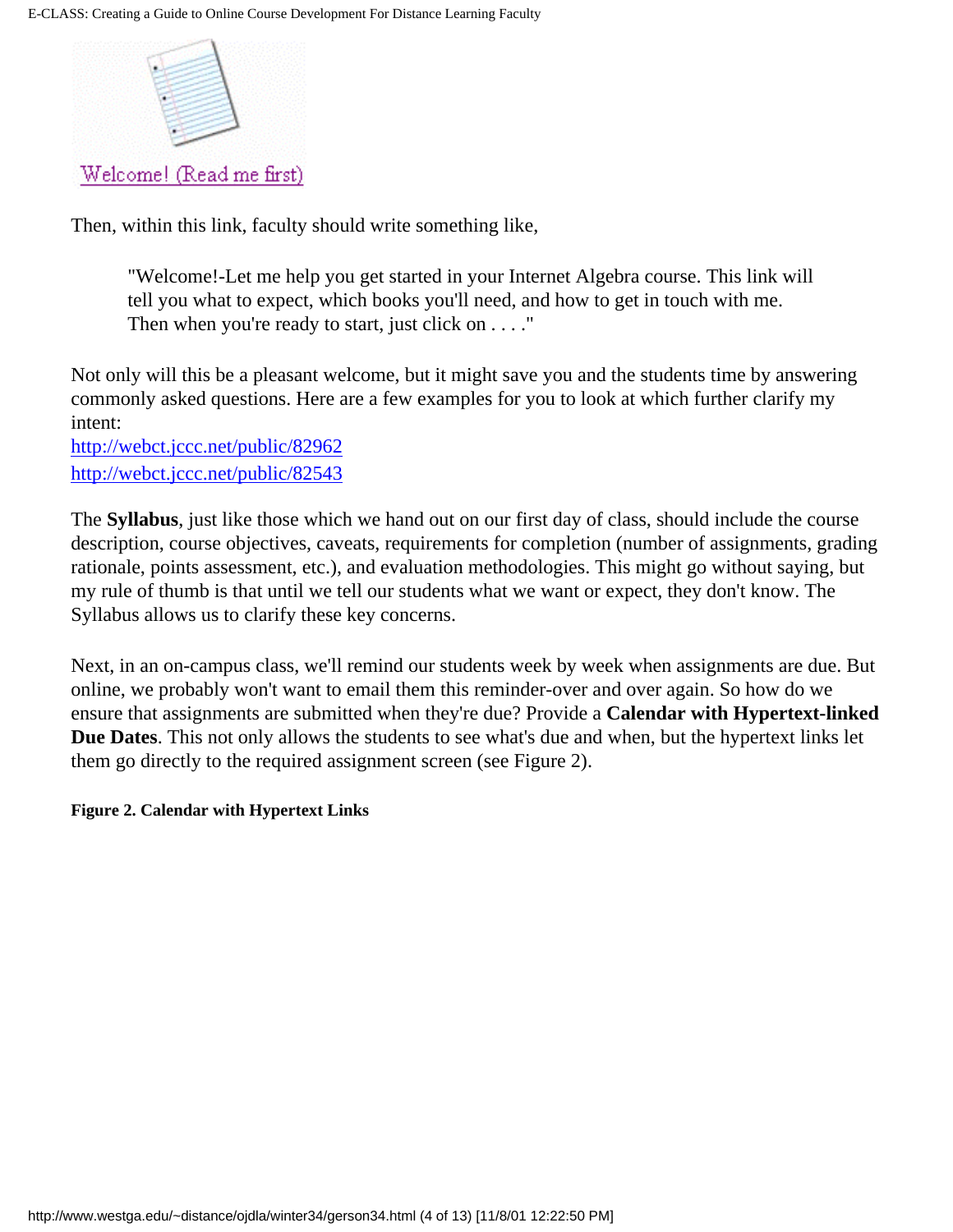E-CLASS: Creating a Guide to Online Course Development For Distance Learning Faculty

| <b>Hide Navigation,</b><br><b>Expand Content</b>                                               | <b>ENGL 241 British Writers</b><br>Home . Calendar         |                                                                   |                 |     |                                        |                                                           |         |
|------------------------------------------------------------------------------------------------|------------------------------------------------------------|-------------------------------------------------------------------|-----------------|-----|----------------------------------------|-----------------------------------------------------------|---------|
| Course Menu                                                                                    | Sun                                                        | Mon                                                               | Tue             | Wed | Thu                                    | Fri                                                       | Sat     |
| Homepage<br>e Learning Hub<br>Mail<br>Course Modules<br>Calendar <sup>:</sup><br>Discuss Works | 1<br>- Begin<br>Reading<br>Metaphysical<br>Poets           | 2                                                                 | 3               | 4   | 2<br>- King Lear<br>Discussion<br>Ends | 6                                                         | 2       |
| <b>Quizzes and Tests</b><br>Stadent Hemepages<br>Offical Hours Chât                            | 8<br>- Begin<br>Reading<br>Paradise Lost<br>this week.     | 2<br>- Essay 1 Due<br>$-0$ uiz $8 -$<br>Metaphysical<br>Poets Due | 10              | 11  | 12                                     | 13<br>Metaphysical<br>Poets<br>Discussion<br>Fnds<br>more | 14      |
|                                                                                                | 15<br>- Continue<br>Reading<br>Paradise Lost<br>this week. | 16<br>- Midterm<br>Posted                                         | 17              | 18  | 12                                     | $20^{1}$                                                  | 21      |
|                                                                                                | 22<br>- Complete<br>Paradise Lost<br>this week             | 23<br>$-$ Quiz 9:<br>Paradise Lost<br>must be                     | $24 - Today$ 25 |     | $^{26}$                                | 27<br>- Paradise<br>Lost<br>Discussion                    | $^{28}$ |

Finally, we should provide our students a **Resource Page**, online access to whatever additional tools they'll need to succeed in the class. These could include plug-ins, downloads, campus help lines, links to the community or college libraries, and/or links to web sites related to your class or subject matter.

## **The E-CLASS Model**

The above key components are prefatory material needed to give students basic information about a course-essentially online paperwork and introductory, first week lectures. Once these mandatory components are in place, it's time to teach the class. How can we structure any and all online courses, regardless of discipline, to achieve a consistent design as well as a successful distance learning class? I suggest following the E-CLASS model, which can be applied to a unit of instruction and/or individual assignments. E-CLASS is an acronym for

 $E =$ Explain  $C =$ Clarify  $L = Look$  $A = Act$  $S =$ Share **S** = Self Evaluate/Submit

Employing a consistent educational structure for each course is very important when teaching online. In a traditional, on-campus class, students can ask questions when they are confused. Similarly, faculty, when viewing a classroom of glazed eyes or fidgeting bodies, can stop and clarify what appears to be confusing. This can entail providing additional examples, supplying more detail, answering specific questions, or adding more precise guidelines for completing an assignment.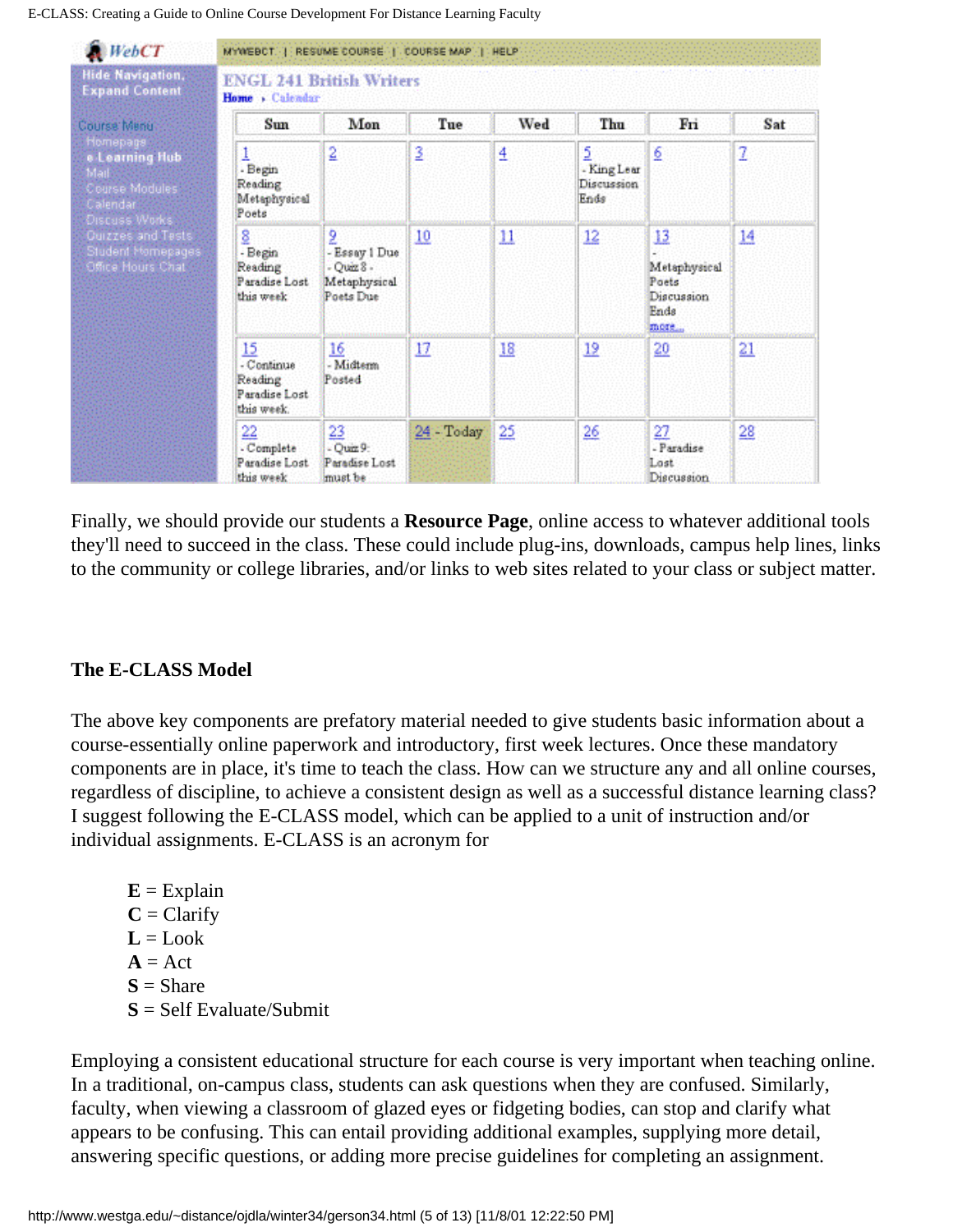However, online, we won't see their glazed eyes, fidgeting bodies, or upraised hands. Worse, if content is confusing, we might have to answer dozens of the same questions, over and over again. To avoid these problems, faculty teaching online must be infinitely more organized in preparing their classes-more proactive and less reactive. E-CLASS is intended to help teachers develop their online courses by providing a systematic, sequential procedure, as follows:

*Explain***.** An assignment or instructional unit begins here. This is the place to provide an overview for the assignment. This could include a rationale of

- what's to be discussed
- the context in which this assignment fits
- a scenario to personify the assignment
- an explanation of why this topic is being introduced
- the historical perspective in which this assignment fits

Essentially, *E* represents *why* the student is being asked to do the assignment and what the student is being asked to do. This should apply to any discipline. For example, if I were teaching a technical writing course, as a lead-in to an assignment, I could suggest a scenario:

"Here's the scenario. You are the boss of a company. Your company sent a sales letter (assignment #1) to a prospective customer. The customer responded with a letter of inquiry (assignment  $#2$ ) asking for additional information about your company's product or service. Let's pretend that one of the questions was about your company's web site. Uh oh! Your company doesn't have a web site yet. You're out of sync with cyberspace. As a boss, you realize that your company must update its services by offering customers information on the net. You, of course, won't create this web site. Your job as a boss is to delegate authority. Write a memo down to your subordinate(s) (this could be a memo to one individual, to numerous individuals within one department, or to numerous individuals in various departments--your choice). In this memo, delegate authority--direct the subordinate(s) to create a web site, but be specific. List in the memo's body 5 exact components or

aspects of this web site that they must include."

Thus, the scenario sets the scene and puts the assignment in perspective.

Similarly, if I were teaching Math, Accounting or Economics, I could begin with a business-related scenario to preface an assignment, to put the new topic being discussed in a real-world context.

*Clarify*. Here you move from the general concept (scenario or context) to the specific details. This could include any of the following (determined by which course you teach):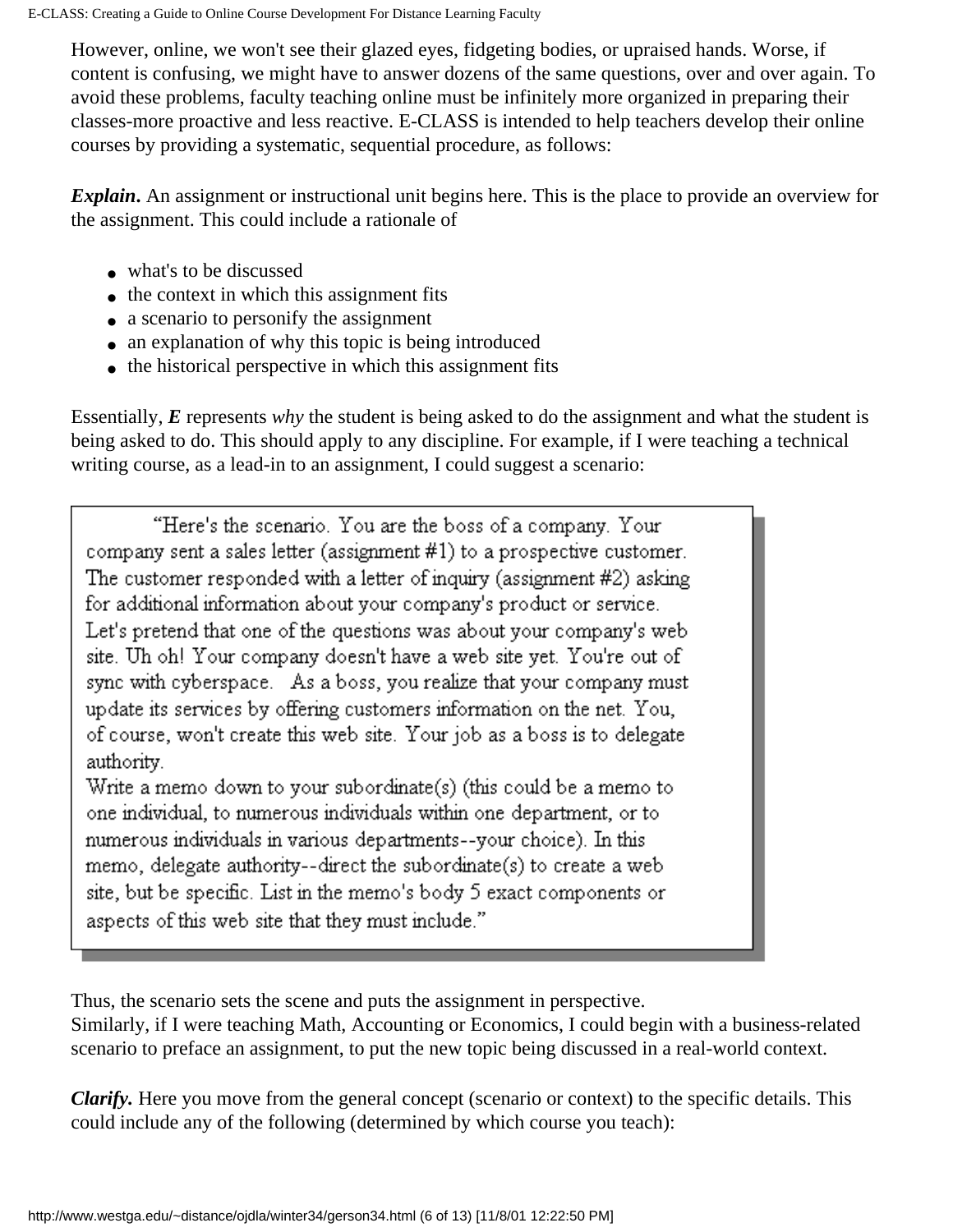- readings required
- math concepts conveyed
- accounting principles used
- physics laws employed
- criteria for the upcoming essay

The *C* represents what exactly is being taught in this unit of study.

Look. Next you allow students to review examples or samples (essays, math problems, chemical equations, art projects, etc.) that model what's being taught.

Basically, **L** equals "here's what I mean." You could accomplish this with any of the following:

- Whiteboard activities
- CD-ROMs for videos
- Audio lectures or recordings
- Student presentations which clarify a topic
- Image databases (for art, historical photographs, or biology slides)
- Acrobat Reader presentations of math problems and solutions or sample essays

Act. This segment of the assignment encourages the students to practice what's being taught. Rather than merely being passive observers in a cold medium (as Marshall McCluhan would have said), an online class can and should actively engage the students. After all, this isn't television. To achieve this interaction, students could

- Write rough drafts
- Solve sample equations
- Participate in labs
- Write lab reports
- Complete problem sheets
- Create student presentation

*A* equals the hands-on workshop.

*Share.* At this stage of the sequence, it's time to create a community of learners. Perhaps this is the ultimate challenge of online education. "Some studies reveal deep doubts among students and faculty that distance learning ever can have the degree of interaction in a non-distance environment" (Roblyer and Ekhaml). Student interaction is more easily achieved in class, on campus. You see them sitting there, you put them into small groups, you assign them a topic to discuss, and then you watch them do it. There are fewer problems when you have a captive audience. However, what do you do when students are separated from you and each other by miles? How do you achieve interaction when some students do their school work at 2:00 in the afternoon, while others complete their projects at 2:00 in the morning? Though Distance Learning courses make class interaction difficult, it's still very important to have students share and exchange. Through sharing, their education grows exponentially as they learn from each other. Thus, a Distance Learning web site should encourage students to: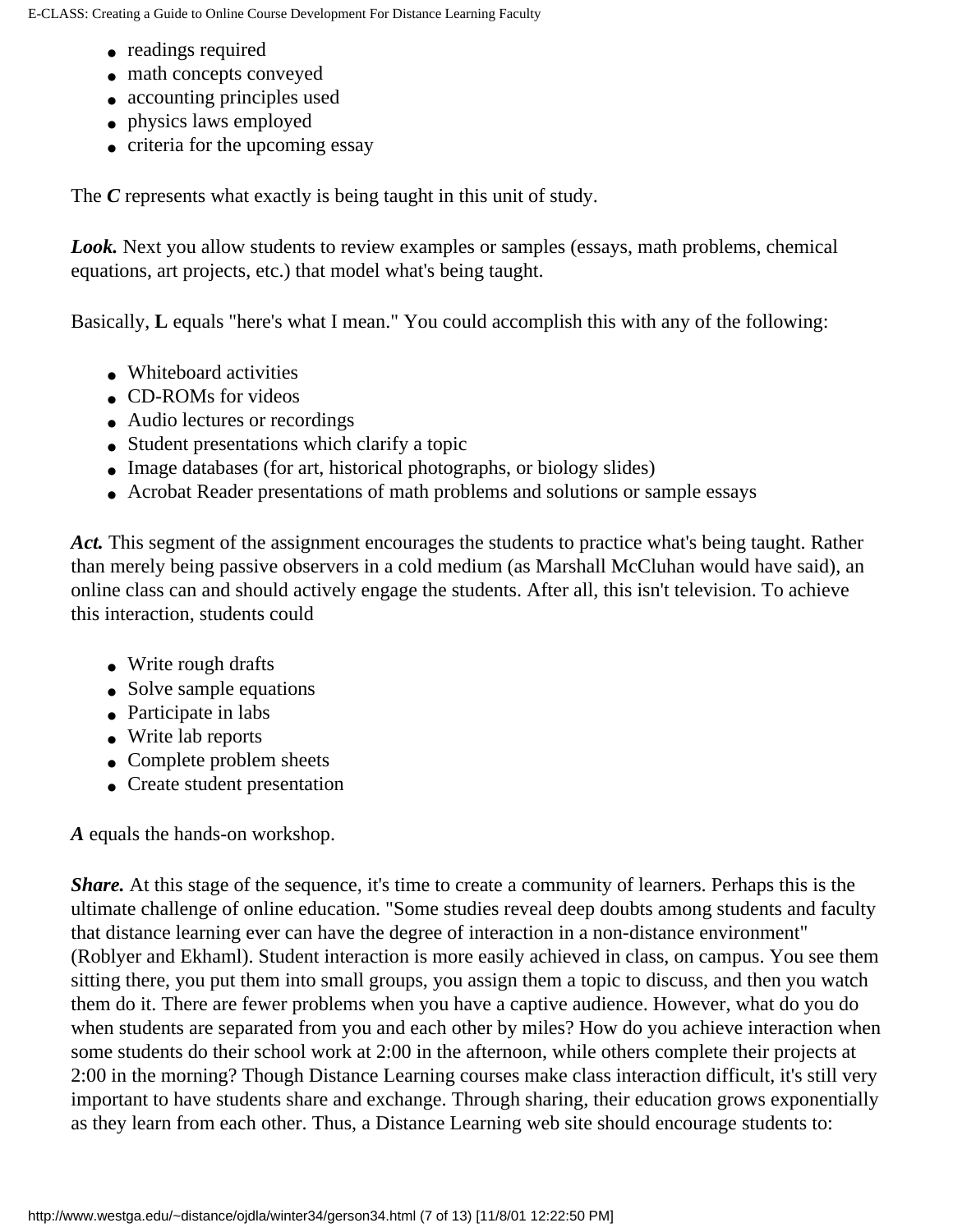- email each other
- participate in chat rooms or discussion listserves
- peer evaluate each other's work
- reflect through journal entries
- engage in team projects or labs

The *S* simulates a classroom's interaction.

All good things must come to an end. That leads to the final element of an assignment or the educational unit. *Self-evaluate* and *Submit*. Once students have received feedback from others, they can evaluate their own work, perhaps by referring to a criteria checklist, then submit the work (essay, test, quiz, exam, answers to math problems or chemical equations, etc.) to the professor for a grade. With this final *S*, the specific assignment is completed. Then it's on to the next one, following the same sequence.

# **Design Traits**

E-CLASS helps you structure individual assignments or an instructional unit. But how can you make sure that assignments flow logically from module to module? How can you keep your students engaged while they stare blankly into a monitor? What should your entire online class web site look like visually? Consider these final suggestions:

## *Sequence*

It's easy for students to get lost in cyberspace. (Actually, students new to a campus easily can get lost traveling from the science building to the cafeteria.) A Distance Learning class introduces students to a new and possibly very unfamiliar landscape. Once again, in class, faculty can guide students with constant reminders-notes on the board, handouts, verbal cues. Online, however, where they can't see us and we can't see them, and where they're confronted with new graphical user icons, what's to keep our students on task? To keep them on track, be sure that each Distance Learning assignment follows a consistent sequence. This could entail nothing more than:

- Numbering the steps that students must follow to complete an assignment
- Providing a hypertext link at the end of each step, leading the students to the next required action

Remember: whereas a sequence of events is clear in class due to your lectures, it won't be as clear online. They need your guidance. Figures 3 presents an example:

#### **Figure 3. Numbered Steps to Sequence an Assignment**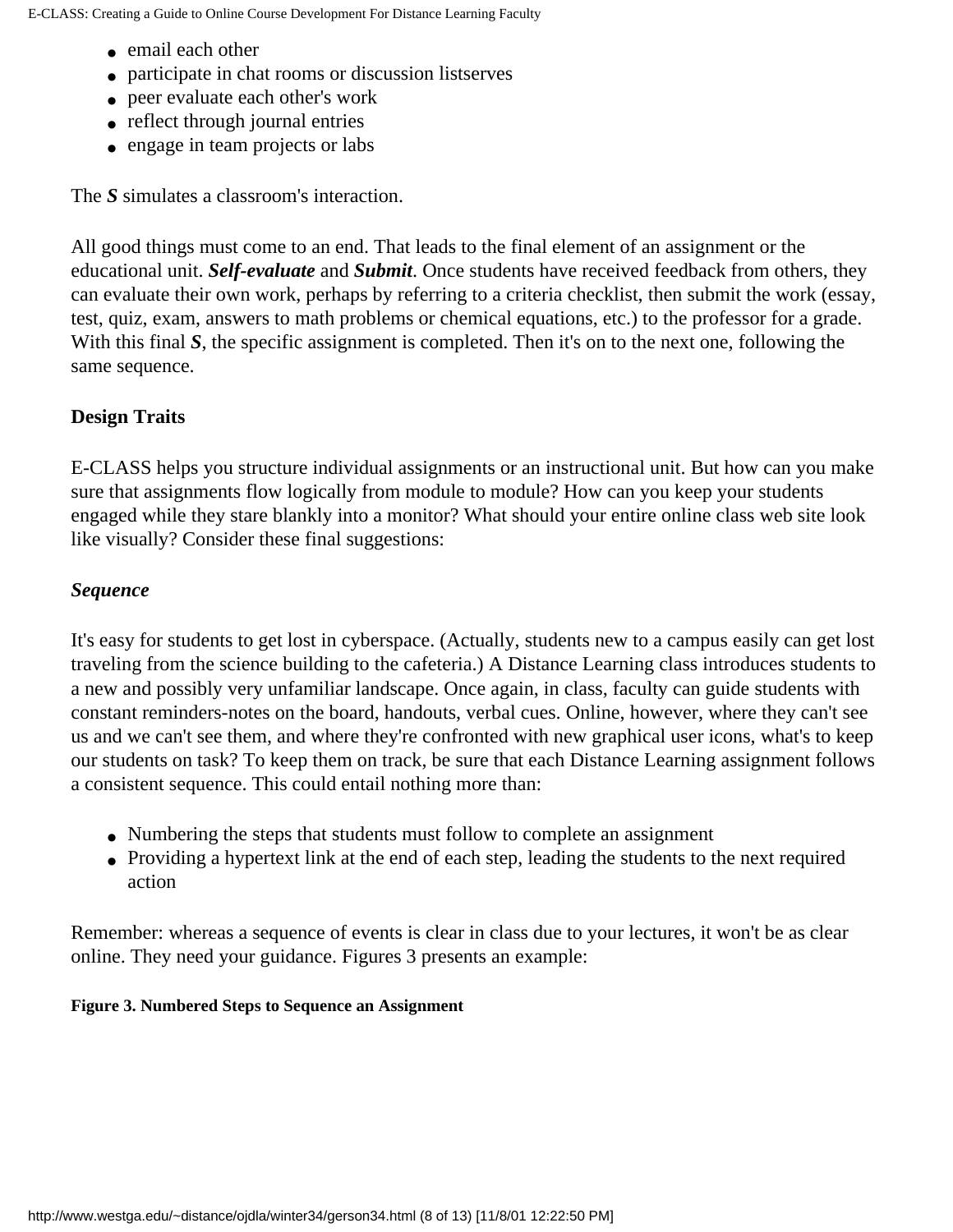| WebCT                                                                                                                                                                                                   | MYWEBCT   RESUME COURSE   COURSE MAP   HELP<br>cou                                                                                                    |
|---------------------------------------------------------------------------------------------------------------------------------------------------------------------------------------------------------|-------------------------------------------------------------------------------------------------------------------------------------------------------|
| <b>Hide Navigation,</b><br><b>Expand Content</b>                                                                                                                                                        | Letter of Inquiry: ● View ● Designer Options<br><b>ENGL 123 Technical Writing I</b><br>Home $\rightarrow$ Assignments $\rightarrow$ Letter of Inquiry |
| <b>Control Panel</b><br>Visible to Designers<br>Take Guided Tour<br>View Designer Map<br>Add Page or Tool<br><b>Manage Files</b><br>Manage Course<br><b>Change Settings</b><br><b>Content Assistant</b> | <b>Table of Contents</b><br>1. Instructions<br>2. Criteria<br>3. Sample<br>4. Writing Process<br>5. Evaluation Checklist                              |

Step number 2 above provides the students Criteria for an assignment. Once the students reach the end of this Criteria page, they read the following: "To get a better idea about what this assignment requires, look at the Sample Letter of Inquiry." This hypertext link leads the student to the next step. Then, at the end of this sample, the students read, "Now that you have a better idea of what to write for this assignment, follow the Writing Process (prewrite and write a rough draft)."

Thus, hypertext links guide them through the process, ensuring a sequence of events and ensuring that they are not lost in cyberspace.

#### **Pace**

Do you just lecture in class-hour after hour, day after day . . . talk, talk, talk? Of course not. That would drive your students crazy. They need variety. Pace is also important online. Rather than only supply text, text, and nothing but text, each assignment should provide a mix of the following (for example):

- Lecture notes,  $followed by ...$
- A Whiteboard example, *followed by . . .*
- $\bullet$  A visual (table, photo, picture, sample, etc.) or an audio, *followed by* . . .
- Readings, *followed by . . .*
- Online chats, *followed by* . . .
- Quizzes

Figure 4 shows what pace looks like online:

#### **Figure 4. Pace (online variety)**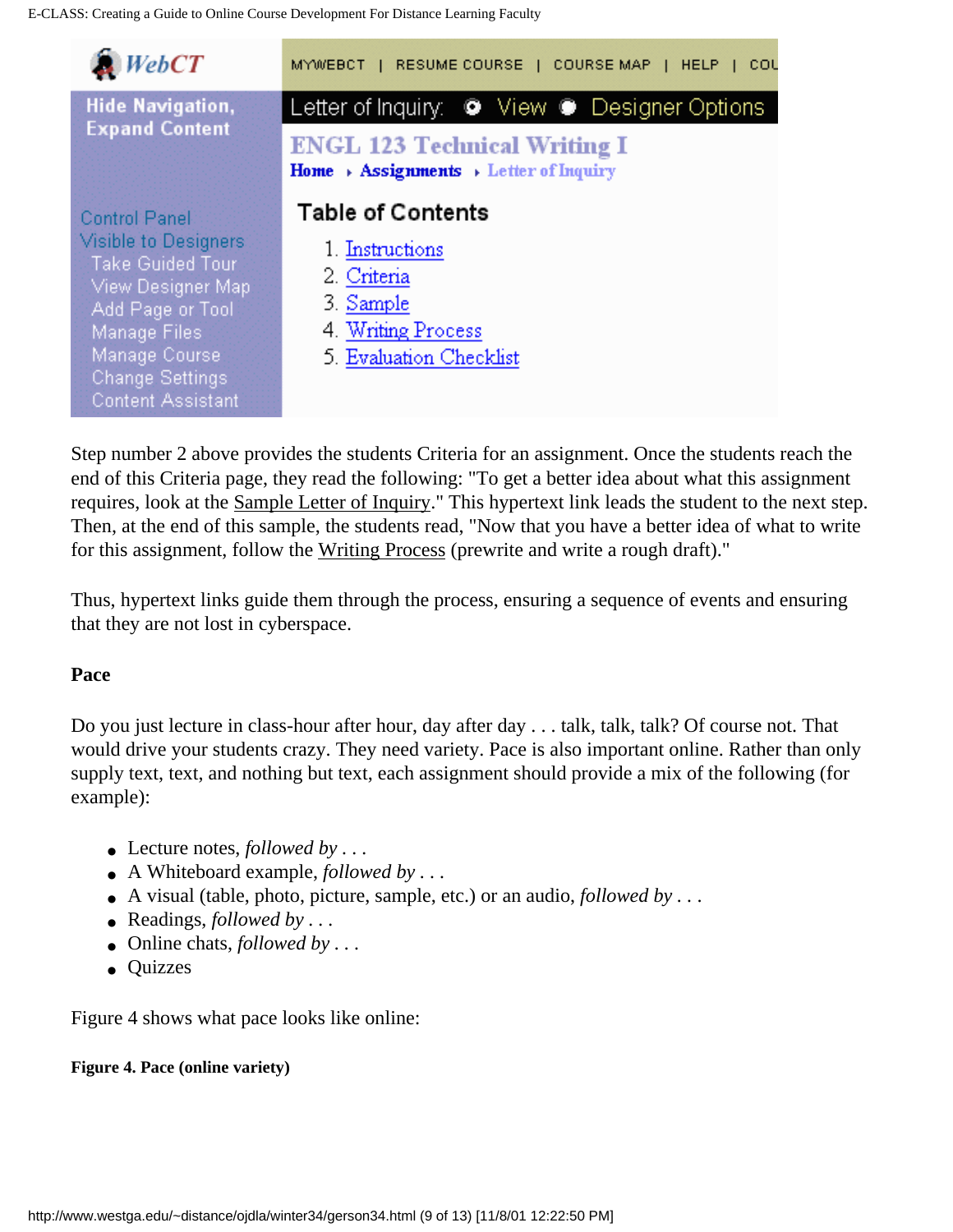E-CLASS: Creating a Guide to Online Course Development For Distance Learning Faculty



Good teaching demands variety to keep students involved and challenged. In an on-campus class, I consciously strive to mix and match activities (lecture, hands-on workshops, group interactions, short quizzes, etc.) to keep my students enthusiastic. The same concern is important, if not more so, online. Students should not be asked merely to sit and stare at a computer monitor reading a wall of words. Imagine how dull that would be. Instead, we should engage as many of their senses and learning strategies as possible.

## **Layout**

A similar concern, one which will help achieve the previous aspect of pace, is the physical layout of your web site. We're talking about Document Design here. In other words, how does your online class appear visually (or "appeal" visually)? Of course, your content is what's most important, but visual appeal will either help or hinder your reader's ability to access that content. Since you have a choice, choose HELP vs. HINDER. How can you use Layout to help your students? Try these design techniques:

- Use lots of white space and short paragraphs vs. "wall-to-wall words."
- **Boldface** important points.
- *Italicize* key concerns.
- Use headings and subheadings to guide your readers.
- Use color (sparingly) for emphasis
- Use graphics for visual appeal, to exemplify key ideas, and to break up the monotony of text, text, and more text.
- Use bullets to create short paragraphs.
- 1. Number steps or prioritized ideas.

The use of highlighting techniques for page layout isn't a dumb game or a cosmetic waste of time. If you dump upon your reader nothing but words, he or she might not read what you've written or be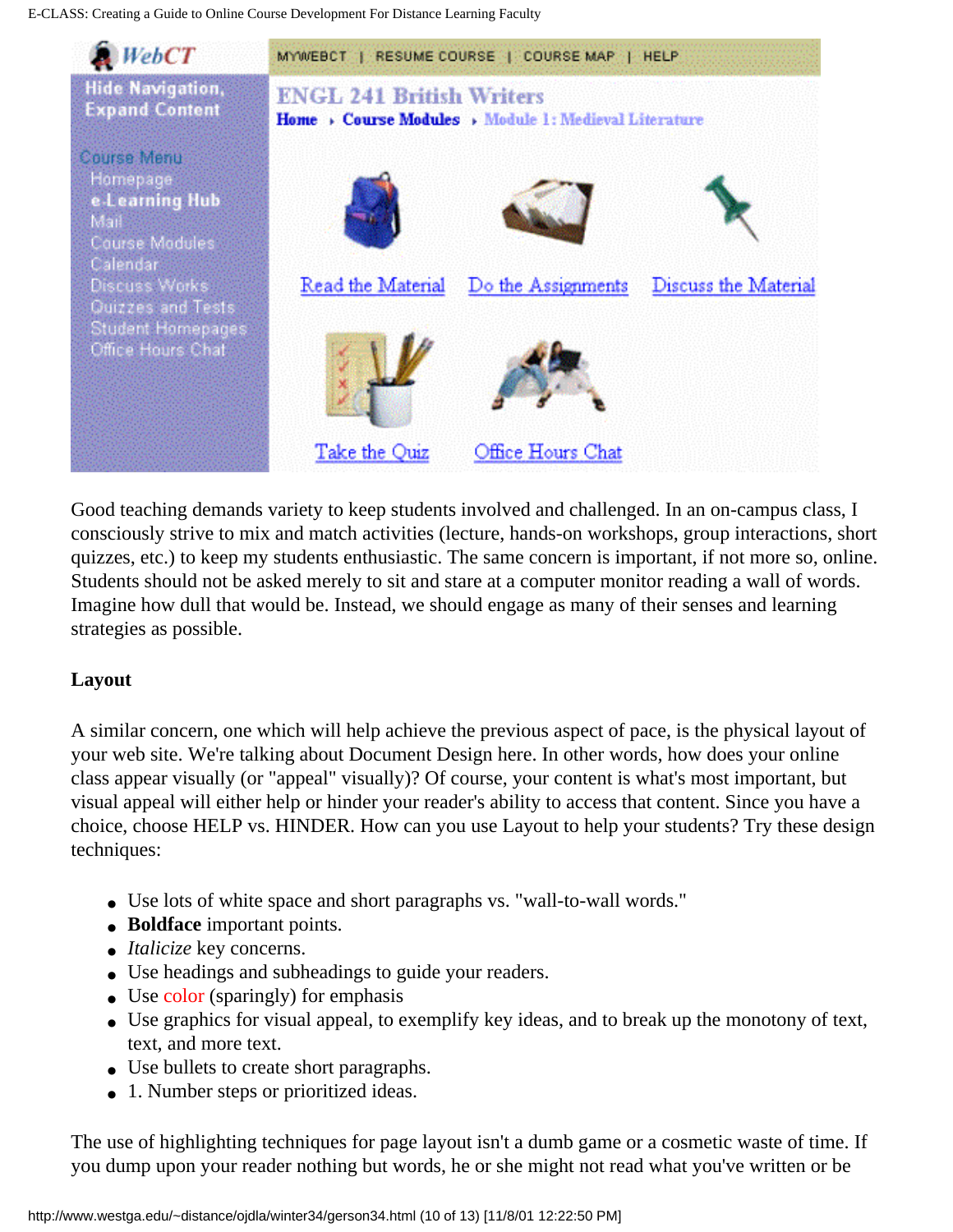able to access the most important points you've tried to emphasize. Sure, you'd like to assume that it is the student's job to read the text and find what's important, and not your responsibility to make his or her task easier. But, reading online is a challenge.

Reading a book is easier than reading anything online. For example, when we read a book, we hold that book either horizontally or at approximately a 45° angle. In contrast, a computer monitor sits at an awkward, almost vertical 90° angle, atypical for reading purposes. Next, paper absorbs light; monitors reflect light, a problem we've all encountered when our computers are placed opposite a window. These facts create reading challenges. To help our students succeed in an environment somewhat hostile to reading, you can use highlighting techniques to improve page layout.

Figures 5 and 6 are examples of successfully designed web pages for online education:

**Figure 5. Layout-example using boldface, headings, short paragraphs, and bullets**



**Figure 6. Layout-example using a table**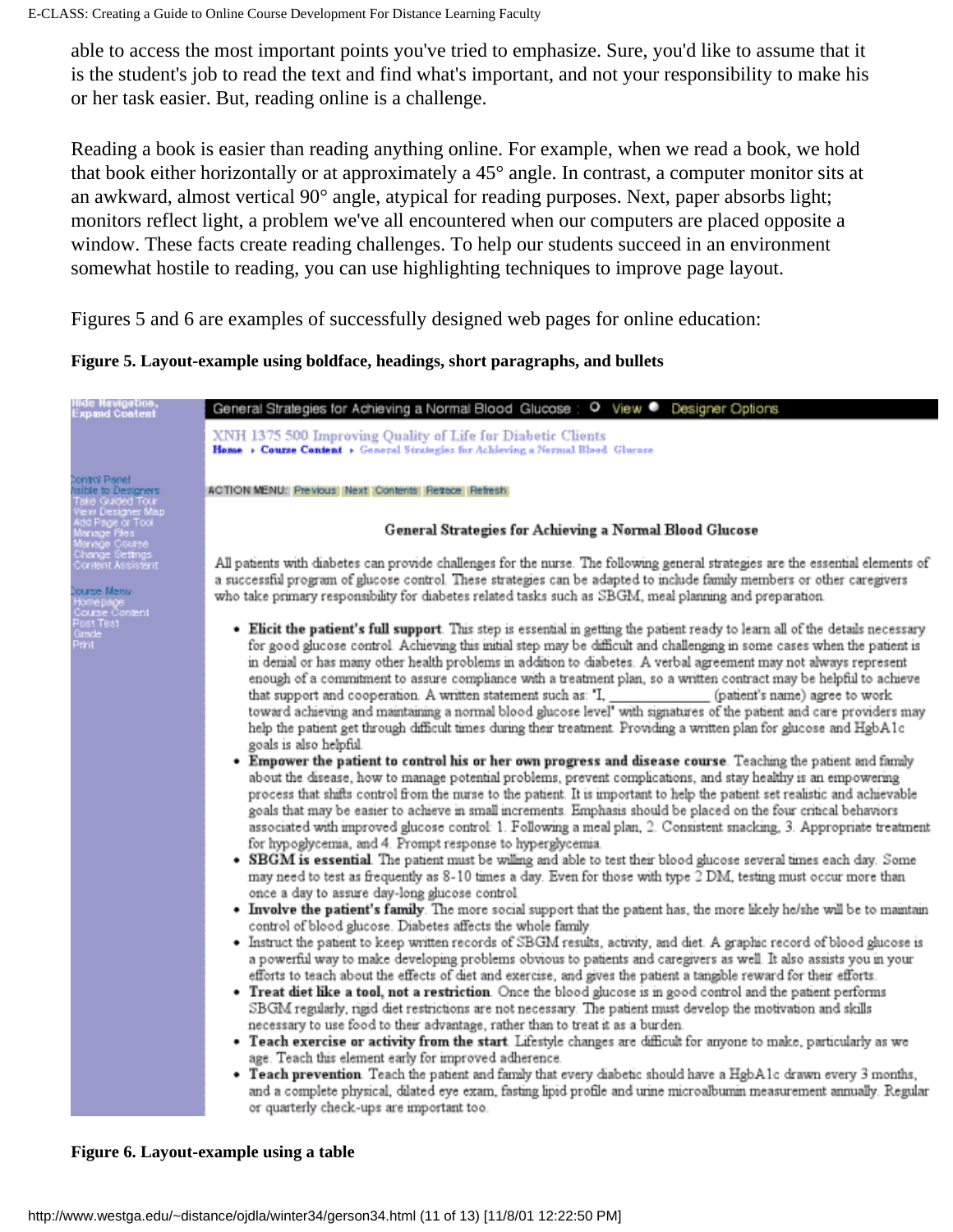|              | ⋒<br>œ                    | http://webct.jccc.net/s/student/serve_page.pl                                              | M                               |
|--------------|---------------------------|--------------------------------------------------------------------------------------------|---------------------------------|
| Forward      | S ingl<br>Refresh<br>Home | AutoF ill<br>Print                                                                         | Mail                            |
| Address      |                           | http://webot.jcoo.net/SCRIPT/90756/scripts/student/serve_page.pl?972050011+new10-20/WINDOV |                                 |
| Back Forward |                           |                                                                                            |                                 |
|              |                           |                                                                                            |                                 |
|              |                           | Table 2                                                                                    |                                 |
|              |                           |                                                                                            |                                 |
|              |                           | <b>HORMONES THAT REGULATE BLOOD GLUCOSE</b>                                                |                                 |
| Hormone      | Gland Of<br>Origin        | <b>Affect On Blood</b><br>Glucose                                                          | <b>Time To Effect</b><br>Change |
| Insulin      | Pancreas (Beta<br>Cells)  | Decreases                                                                                  | Immediate                       |
| Epinephrine  | Adrenal Medulla           | Increases                                                                                  | Minutes                         |
|              | Pancreas (Alpha           | Increases (Opposite                                                                        | Minutes                         |
| Glucagon     | Cells)                    | Of Insulin)                                                                                |                                 |
| Cortisol     | Adrenal Cortex            | Increases                                                                                  | Hours                           |

These examples (with short paragraphs and limited page lengths) allow students to read and digest small "chunks" of information. In addition, the boldface headings act like sign posts along a road, guiding the students from idea to idea. Here's another way of looking at it: the boldface headings emulate your raising your voice in class to highlight a key point; the bullets, in effect, simulate your pointing your finger to underscore the significance of an idea.

## **Conclusion**

There's no one way to teach any class, on campus or online. What has been presented in this paper merely represents possible options for structuring and designing your Distance Learning offerings, two of the "five highest faculty information and training needs" as reported in "Faculty Education, Assistance and Support Needed to Deliver Education via Distance" (Rockwell et al.). As the adage goes, "we don't progress backwards." Distance Learning isn't a passing fad; it's here to stay. Successful (and adventurous) teachers need to learn how to translate their classroom skills into a new and exciting delivery medium.

#### References

Clay, Melanie. "Development of Training and Support Programs for Distance Education Instructors."